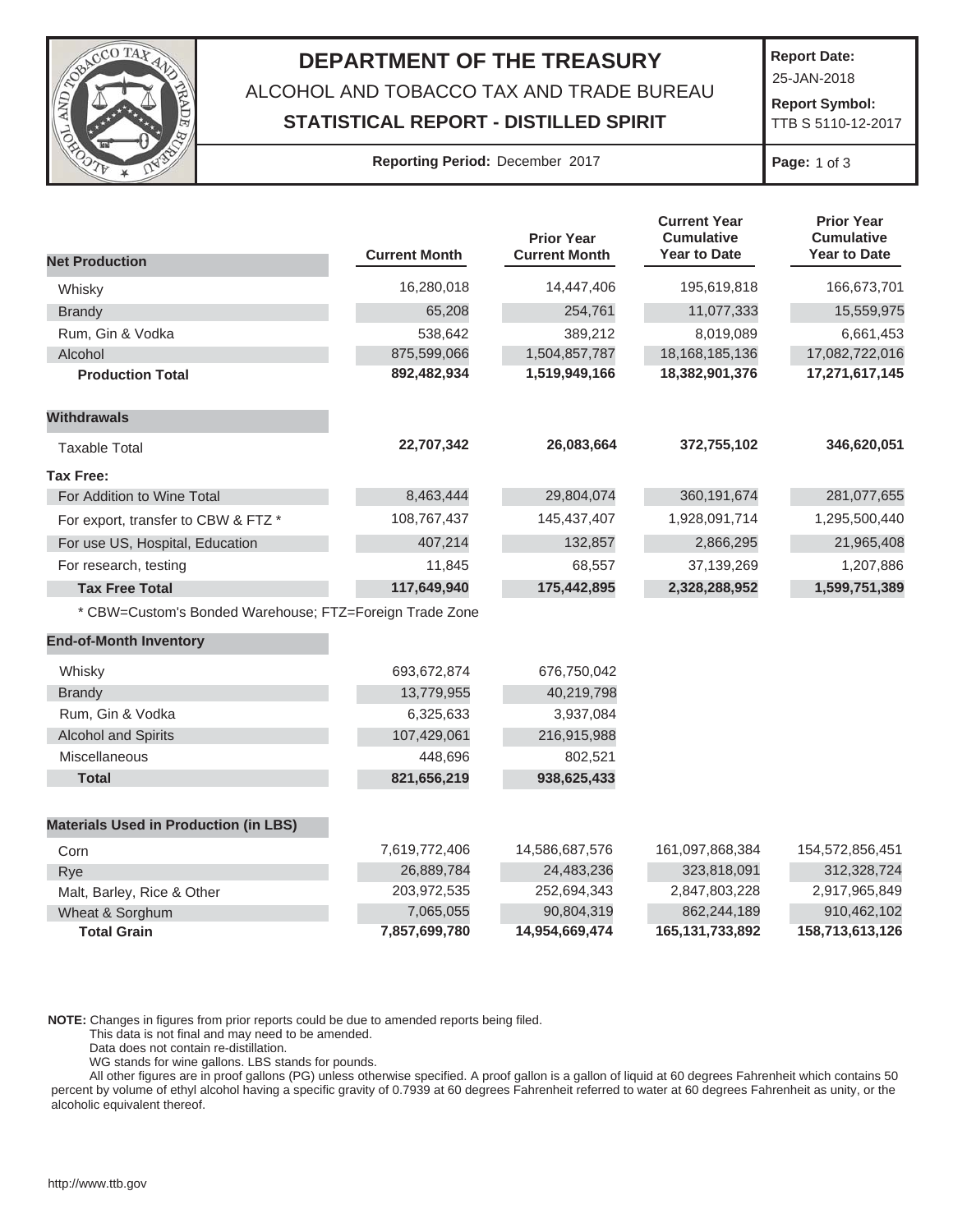## **STATISTICAL REPORT - DISTILLED SPIRIT**

TTB S 5110-12-2017 **Page:** 2 of 3

|                                                 | <b>Current Month</b> | <b>Prior Year</b><br><b>Current Month</b> | <b>Current Year</b><br><b>Cumulative</b><br><b>Year to Date</b> | <b>Prior Year</b><br><b>Cumulative</b><br><b>Year to Date</b> |
|-------------------------------------------------|----------------------|-------------------------------------------|-----------------------------------------------------------------|---------------------------------------------------------------|
| <b>Bottled For Domestic Use (in WG)</b>         |                      |                                           |                                                                 |                                                               |
| Whisky                                          | 5,991,657            | 5,094,468                                 | 79,443,936                                                      | 74,830,611                                                    |
| <b>Brandy</b>                                   | 458,043              | 1,518,386                                 | 20,521,079                                                      | 19,460,257                                                    |
| Imported Rum                                    | 3,360,174            | 3,121,232                                 | 42,313,038                                                      | 42,983,179                                                    |
| Gin                                             | 711,517              | 769,295                                   | 10,324,453                                                      | 11,000,542                                                    |
| Vodka                                           | 6,369,000            | 8,969,622                                 | 130,051,681                                                     | 126,384,279                                                   |
| Cordials                                        | 4,824,228            | 4,707,214                                 | 71,191,416                                                      | 66,242,658                                                    |
| Cocktails                                       | 710,748              | 853,133                                   | 12,503,379                                                      | 11,592,980                                                    |
| Tequila                                         | 1,026,417            | 1,130,904                                 | 15,676,990                                                      | 15,112,679                                                    |
| Alcohol, Neutral Spirits & Miscellaneous        | 112,003              | 127,278                                   | 1,756,211                                                       | 1,834,703                                                     |
| <b>Non-Whisky Total</b>                         | 17,572,130           | 21,197,064                                | 304,338,247                                                     | 294,611,277                                                   |
| <b>Total Whisky &amp; Non-Whisky</b>            | 23,563,787           | 26,291,532                                | 383,782,183                                                     | 369,441,888                                                   |
| <b>Bottled in Bond for Domestic Use (in WG)</b> |                      |                                           |                                                                 |                                                               |
| Total                                           | 63,926               | 44,387                                    | 5,396,232                                                       | 573,435                                                       |
| <b>Bottled for Export (in WG)</b>               |                      |                                           |                                                                 |                                                               |
| Whisky                                          | 1,383,833            | 1,188,950                                 | 25,608,647                                                      | 25,087,624                                                    |
| Brandy, Cordials, Cocktails & Miscellaneous     | 187,570              | 264,384                                   | 4,327,065                                                       | 3,875,312                                                     |
| Rum, Gin, Vodka, Tequila & Alcohol              | 711,237              | 735,259                                   | 9,707,233                                                       | 5,513,357                                                     |
| <b>Total</b>                                    | 2,282,640            | 2,188,593                                 | 39,642,945                                                      | 34,476,293                                                    |
| <b>Grand Total</b>                              | 25,910,353           | 28,524,512                                | 428,821,360                                                     | 404,491,616                                                   |
| <b>Spirits Dumped to Processing</b>             |                      |                                           |                                                                 |                                                               |
| Alcohol and Neutral Spirits                     | 8,828,646            | 38,093,600                                | 432,144,913                                                     | 418,927,533                                                   |
| <b>Imported Whisky</b>                          | 1,708,165            | 1,682,267                                 | 23,484,063                                                      | 22,286,060                                                    |
| Domestic Whisky                                 | 6,753,447            | 5,942,403                                 | 97,091,680                                                      | 86,963,067                                                    |
| <b>Brandy</b>                                   | 559,034              | 1,039,275                                 | 13,039,329                                                      | 12,656,982                                                    |
| Imported Rum                                    | 3,283,358            | 3,743,297                                 | 49,505,002                                                      | 53,013,921                                                    |
| Gin                                             | 455,988              | 692,877                                   | 7,100,434                                                       | 8,197,402                                                     |
| Vodka                                           | 2,242,551            | 2,099,120                                 | 38,322,777                                                      | 31,307,329                                                    |
| Cordials, Cocktails & Miscellaneous             | 428,884              | 543,383                                   | 9,408,129                                                       | 10,622,042                                                    |
| Tequila                                         | 1,136,942            | 1,113,859                                 | 15,826,791                                                      | 14,484,523                                                    |
| <b>Total</b>                                    | 25,397,015           | 54,950,081                                | 685,923,118                                                     | 658,458,859                                                   |
| <b>Other Ingredients Mixed with Spirits</b>     |                      |                                           |                                                                 |                                                               |
| Wine                                            | 1,202,240            | 1,069,961                                 | 17,082,728                                                      | 14,599,823                                                    |
| <b>Alcohol Flavoring Materials</b>              | 292,875              | 273,655                                   | 4,185,315                                                       | 3,908,508                                                     |
|                                                 |                      |                                           |                                                                 |                                                               |

**NOTE:** Changes in figures from prior reports could be due to amended reports being filed.

This data is not final and may need to be amended.

Data does not contain re-distillation.

WG stands for wine gallons. LBS stands for pounds.

 All other figures are in proof gallons (PG) unless otherwise specified. A proof gallon is a gallon of liquid at 60 degrees Fahrenheit which contains 50 percent by volume of ethyl alcohol having a specific gravity of 0.7939 at 60 degrees Fahrenheit referred to water at 60 degrees Fahrenheit as unity, or the alcoholic equivalent thereof.